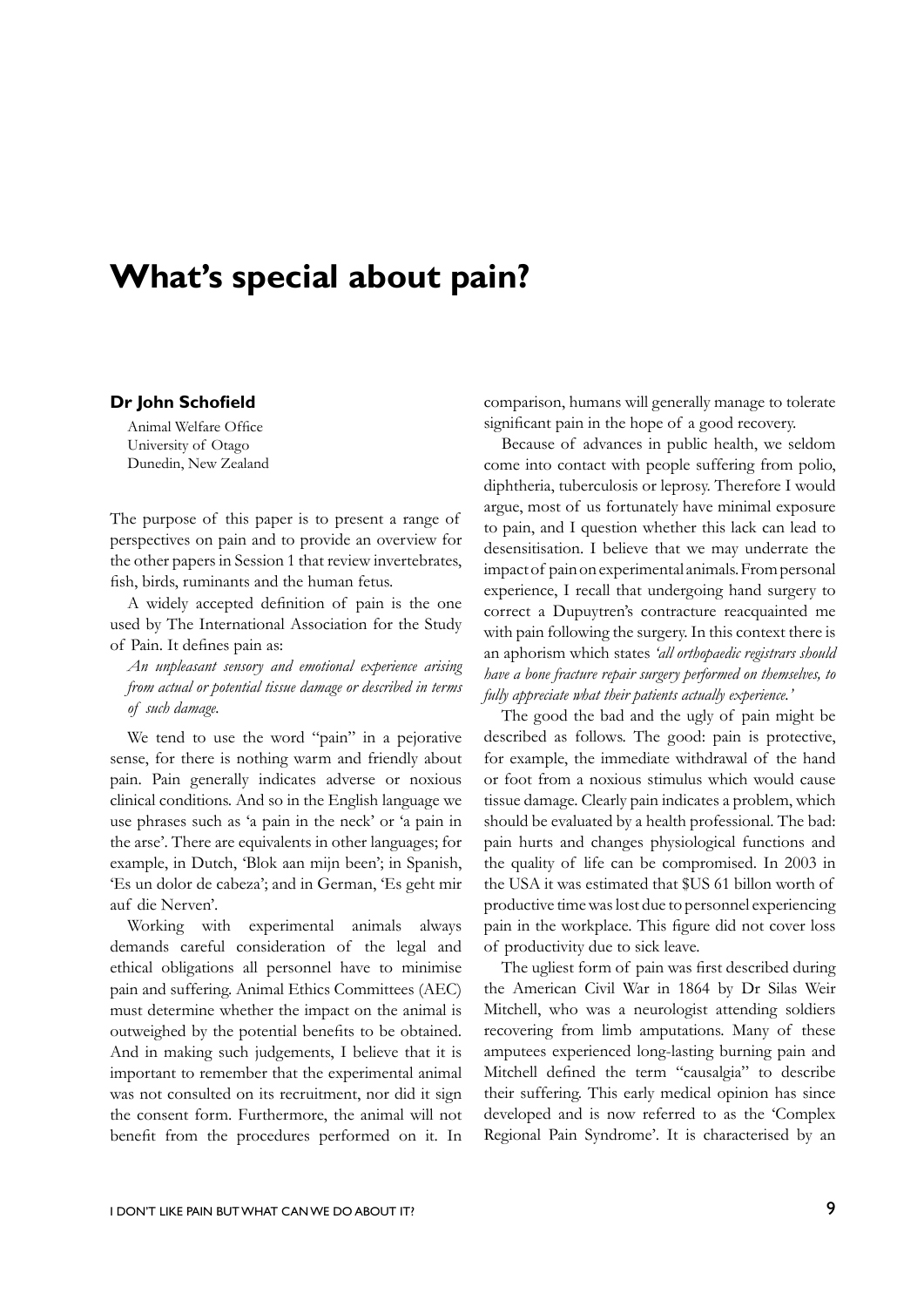intense, burning pain, much stronger than would be expected for the type of injury that occurred. The pain gets worse, rather than better over time. The pain begins at the point of injury, but often spreads to the whole limb, or to the arm or leg on the opposite side of the body. On the McGill pain scale, this syndrome rates as one of the most severe conditions which humans can experience. There are changes in skin temperature, switching between warm or cold, faster growth of nails and hair, muscle spasms and joint pain with a severe burning, aching pain that worsens with the slightest touch or breeze. The skin slowly becomes blotchy, purple, pale, or red; thin and shiny and swollen. The Complex Regional Pain Syndrome has been described in these terms: *"The elongated history, unbearable symptoms, and lack of a sufficient antidote for CRPS support the notion that it is the most agonizing and detrimental disorder ever experienced by mankind."*

A brief and simplified review of pain is presented below, to set the scene for the specialists' papers that follow. The concept of a basic wiring diagram of pain is a useful strategy, given the complexity and range of the species with which we work.

Pain starts after tissue is damaged. These damaged tissues release what is described as 'a *biological soup of molecules'*. These molecules stimulate pain receptors. And the soup diffuses to adjacent areas, thereby increasing pain. The soup contains a range of cellsignalling protein molecules produced by cells of the nervous system and the immune system. These cytokines are classified as peptides, proteins or glycoproteins, and are further classified as interferons or interleukins.

It is useful to consider a basic wiring diagram of pain, presented in Figure 1.

The arrangement of receptors in the body has been mapped onto the brain to illustrate their relative distribution. Such a map is called an Homunculus (literally 'little human'). Figure 2 illustrates a typical map of somatosensory and motor cortices and Figure 3 provides a three dimensional image of the same concept. These maps clearly illustrate the predominance of receptors in the face and hands.

It is interesting to note the variation in pain responses amongst individuals in a population. This variation is taken into account when evaluating the potency of gaseous anaesthetics. The minimum alveolar concentration (MAC) is defined as: '*the concentration of gas which will prevent movement (in response to stimulation) under anaesthesia in 50% of the population'.* 

Dr Rene Leriche was a French military surgeon operating on wounded soldiers in World War 1 on the Russian front. He was persuaded by his Russian medical colleagues to amputate fingers and a foot without using any anaesthetic – presumably anaesthetics were in short supply. Leriche reports that the justification he was given was: *"useless to give anaesthetics to Cossacks because they felt nothing".* He was most surprised at the lack of pain response in these Russian soldiers.

Clearly the Cossack account is an extreme example. However, individuals with cerebral palsy can show significant differences in their response to pain, apparently unaffected by some noxious stimuli which would cause major suffering in others not afflicted with this condition. Given the range of pain responses in humans, it is reasonable to assume that



**Fig. 1** The basic wiring diagram of pain.